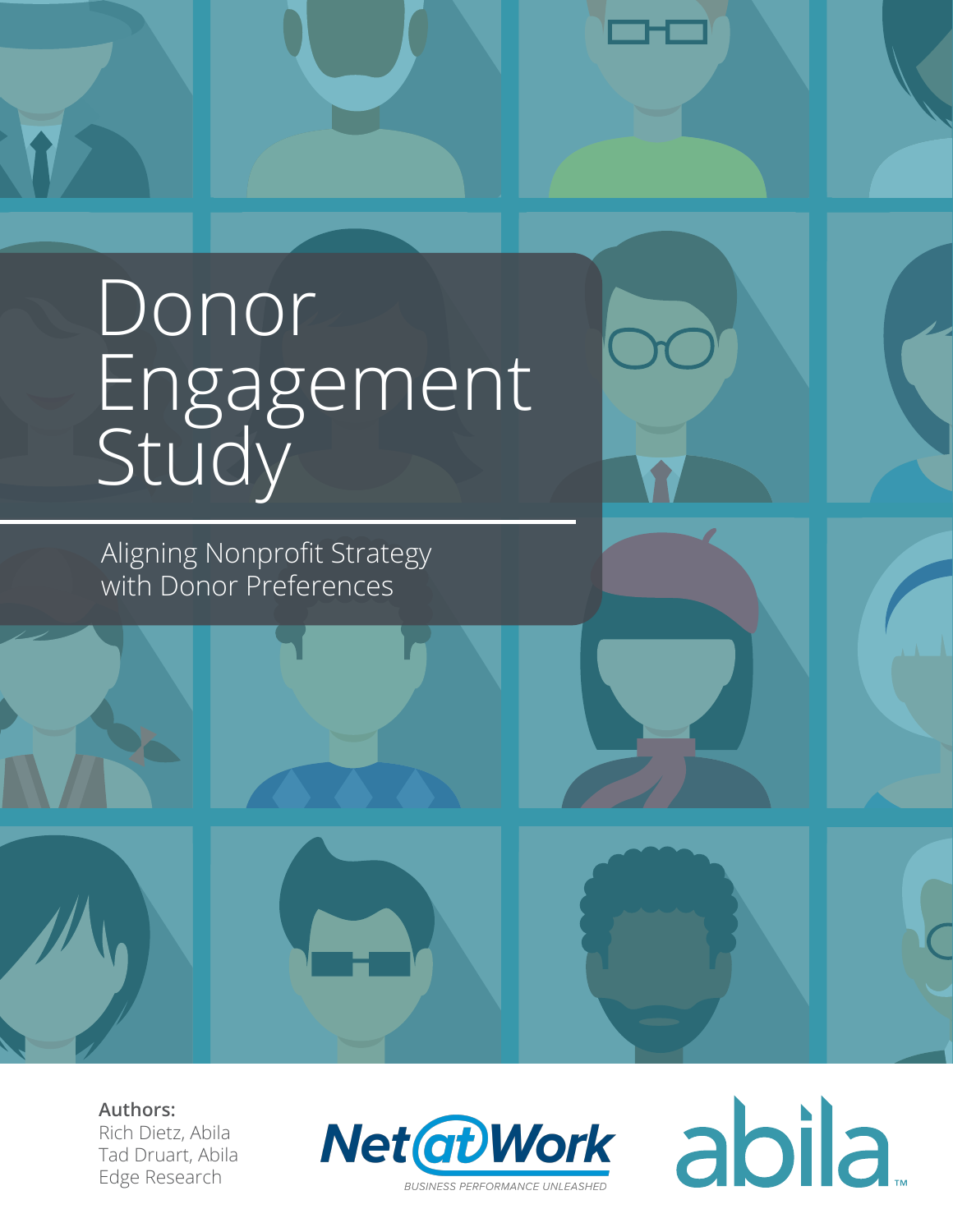

### Why Care About this Study?

Recent industry data show organizations lose 57 percent<sup>1</sup> of donors each year, that more than \$25 billion<sup>2</sup> in donations is at stake, and 74 percent<sup>3</sup> of nonprofits admit they can't or don't use donor data to make program decisions. That's significant churn and tremendous missed opportunity. But why?

The answer most often points to engagement. Everyone's talking about it. And there have been a number of insightful studies published about donor engagement from the donor's perspective. What makes donors tick? What channels do donors like best? How differently do donors behave depending upon their generation? There is plenty of data out there to help give us these perspectives.

So, we wanted to explore the topic of engagement differently. We believe, for the first time, we've looked at the subject through a new lens that compares how donors actually engage with organizations and how nonprofits think donors engage with their organizations. This pioneering approach compares the attitudes, values, and practices of donors and the nonprofit community to discover where they align, and where differences emerge and gaps exist.

### **We set out to answer four essential questions:**

- **1)** What matters most to donors as they make their philanthropic decisions?
- **2)** How can nonprofit professionals be better communicators?
- **3)** What makes donors feel involved and engaged?
- **4)** Is donor engagement driven by industry practices or true donor preference?

We explored questions with 1,263 donors in the United States ranging across all age segments – Millennials, Generation Xers, Boomers, and Matures. We also posed questions to 206 nonprofit professionals who work at organizations with annual revenue of \$1-\$49 million. The nonprofit professionals surveyed are involved in decisions around donor communications and engagement. The online surveys took place between February 2 and February 17, 2015.

abila.

## Here is what we learned. Enjoy. Ask questions. Dig deeper. Engage.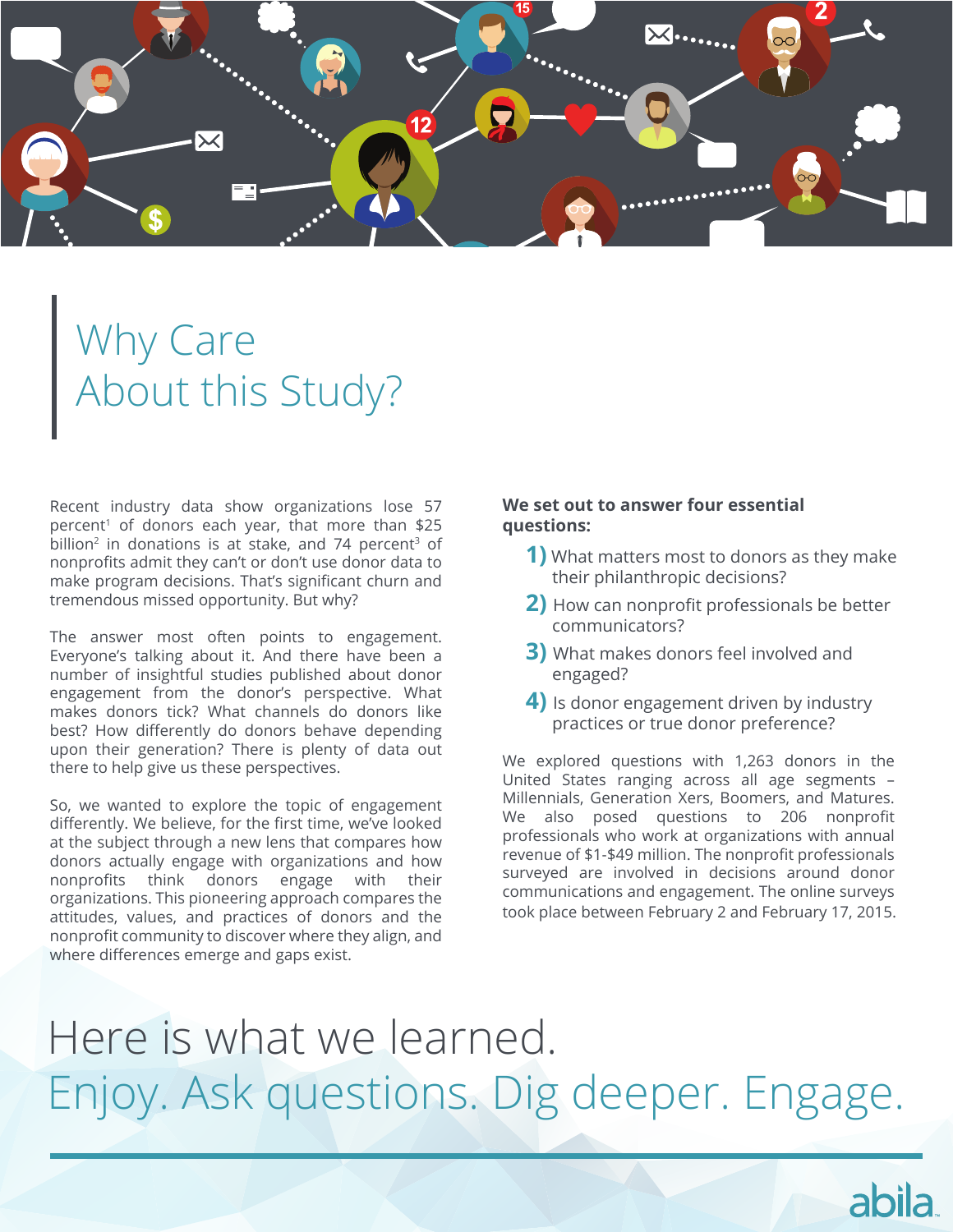### Key Findings

#### **Fundamentals are key for nonprofit organizations:**

If the fundamentals are not being executed upon by organizations, no amount of strategy will make a difference. Fundamentals include: show donors money is being used wisely, show donors your organization is reputable, show donors your mission is sound, and show donors their contributions make a difference.

#### **Donors and organizations are misaligned on communication frequency:**

Most nonprofits think more frequent communication is better. Most donors disagree. Communication and communication frequency are major misalignments between donors and organizations. Most nonprofit professionals are 10 times more likely than donors to feel they're not communicating enough.

### **Critical content is more important than frequency or channel:**

Content is king. Rich content, tuned to the interests of the donor, is essential for organizations to keep donors engaged. Hearing personal stories, getting updates on accomplishments, and being thanked make donors feel far more involved than the channel used to engage makes them feel.

### **Giving (or the act of giving) makes donors feel the most engaged:**

The act of giving money talks. The way donors feel MOST engaged with an organization is through financial contributions. Volunteering is a close second. One caveat to this data is that Millennials are the one cohort that feels more engaged through volunteering, with giving a close second.

#### **Age/generational engagement is a missed opportunity:**

Very few nonprofit respondents surveyed are actually targeting appeals or communications to their donors with any consistency, particularly by age. Yet we see in this study (and others) that there are big differences in preferences by generation.

### **Organizations are missing opportunities by not using data to drive strategy and tactics:**

Organizations tend to plan and execute communication based on one or few data points, missing the opportunity to engage the donor around his or her passion for the nonprofit and preferences for engagement.

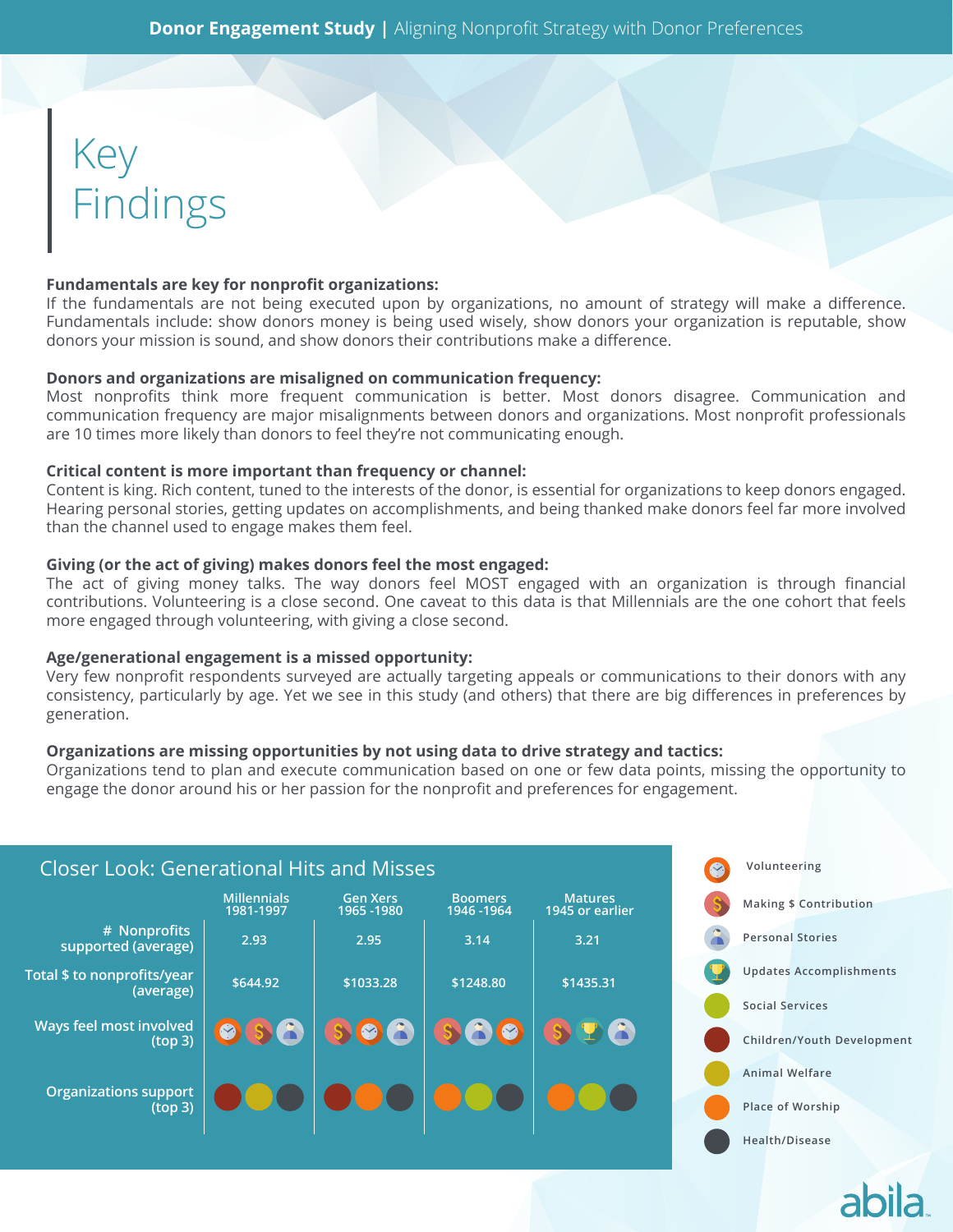This probably comes as no surprise, but we behave and engage with the world differently than our parents do. As a matter of fact, different generations, as a whole, behave differently.

While this study/report does not provide an exhaustive look at generational behavior when it comes to engaging with nonprofit organizations (there are some great studies out there that focus specifically on this topic), it does provide some key insights. It spotlights generational behavior across the donor pool at a high level, and areas where nonprofit organizations may not be leveraging those insights to their fullest potential.

With that said, we can't talk about engagement without discussing the different generations – Millennials, Generation Xers, Boomers, and Matures – because there are some significant differences by generation.

We know from other studies that Millennials believe in the power of collective action. This is the only generation where volunteering gets a slightly higher engagement score than giving.

Millennials and (to some extent) Generation Xers feel more involved through participation, like advocacy and peer-to-peer fitness events.

Boomers and Matures feel more involved in passive ways, like getting updates and information through the mail.

Most nonprofit organizations target donors based on donation amount (about 80 percent); only 34 percent target based on age/birth year, which is a BIG missed opportunity for many organizations.

While Millennials receive most of the attention from press and studies/reports, we know that Boomers and Matures (and Generation Xers more and more) are the ones who donate the most money on an individual basis. Larger percentages of Boomers and Matures give \$500 or more to nonprofits each year.

### Section 1: Donor Behavior

### **What matters most to donors as they make their philanthropic decisions?**

Donors care about money. More specifically, they feel most engaged through the act of giving money, and they care about how their money is used. Figure 1 shows that the top four priorities for donors are: 1) Their money is used wisely; 2) The organization has a good reputation; 3) A strong belief in the mission/cause; and 4) The donor's support makes a difference.

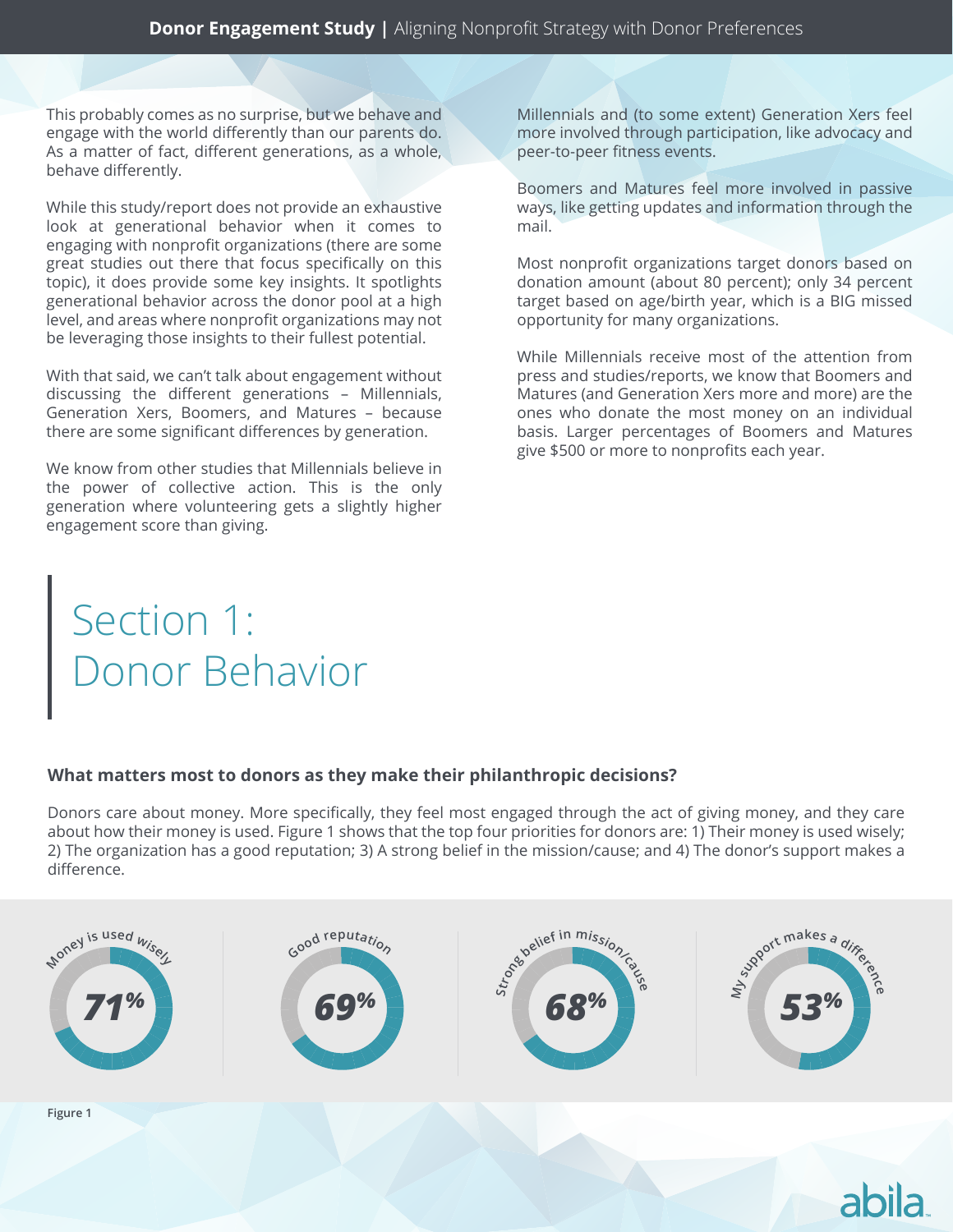There are differences by generation, however, in terms of how donors evaluate organizations. Figure 2 shows that older generations give the top charities they support higher marks on the top four priorities, but Millennials tend to be more critical.

**Figure 2: How well does each of the following describe the ONE charitable organization that you donate to regularly/is the most important to you?**

|                               | <b>Millennials</b> | Gen Xers | <b>Boomers</b> | <b>Matures</b> |
|-------------------------------|--------------------|----------|----------------|----------------|
| Believe in mission / cause    | 50%                | 57%      | 59%            | 59%            |
| Good reputation               | 48%                | 53%      | 59%            | 62%            |
| Use their money wisely        | 40%                | 48%      | 48%            | 46%            |
| My support makes a difference | 39%                | 43%      | 43%            | 43%            |

Significant differences represented in bold

Section 2: Donor Communication

### **How can nonprofit professionals be better communicators?**

More is not necessarily better. This is one area of major misalignment between donors and the organizations they support. For the most part, organizations believe they are not communicating enough with donors, while donors believe the top organizations they support are communicating adequately. Figure 3 shows there is a big discrepancy between what nonprofit professionals and donors think in terms of communication frequency – nonprofit professionals are 10 times more likely to think they are not communicating enough.

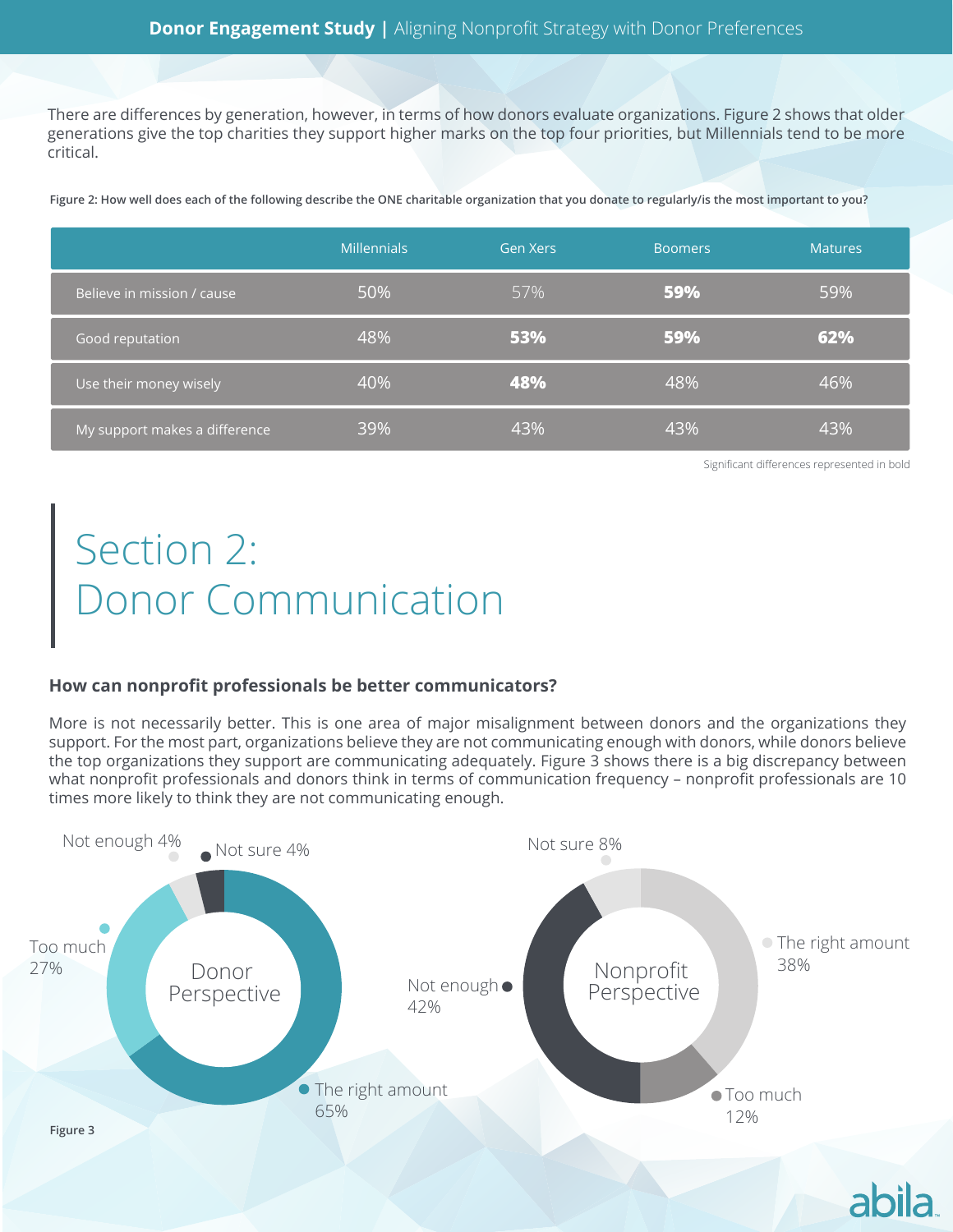Figure 4 shows that some communication channels are less desirable for donors.

|          |                     | $[\begin{smallmatrix} \texttt{STOP} \end{smallmatrix}]$ |                   |
|----------|---------------------|---------------------------------------------------------|-------------------|
| Figure 4 |                     | <b>Make it Stop!</b>                                    | <b>Not for Me</b> |
|          | <b>Social Media</b> | 13%                                                     | 34%               |
|          | Canvassing          | 29%                                                     | 33%               |
| O        | <b>Text/SMS</b>     | 22%                                                     | 43%               |
|          | <b>Phone Call</b>   | 33%                                                     | 32%               |

Figure 5 shows the most accepted channels by donors are: radio or TV ads, direct mail, peer-to-peer fundraising, thank you notes/phone calls, newsletters, and email.



abila.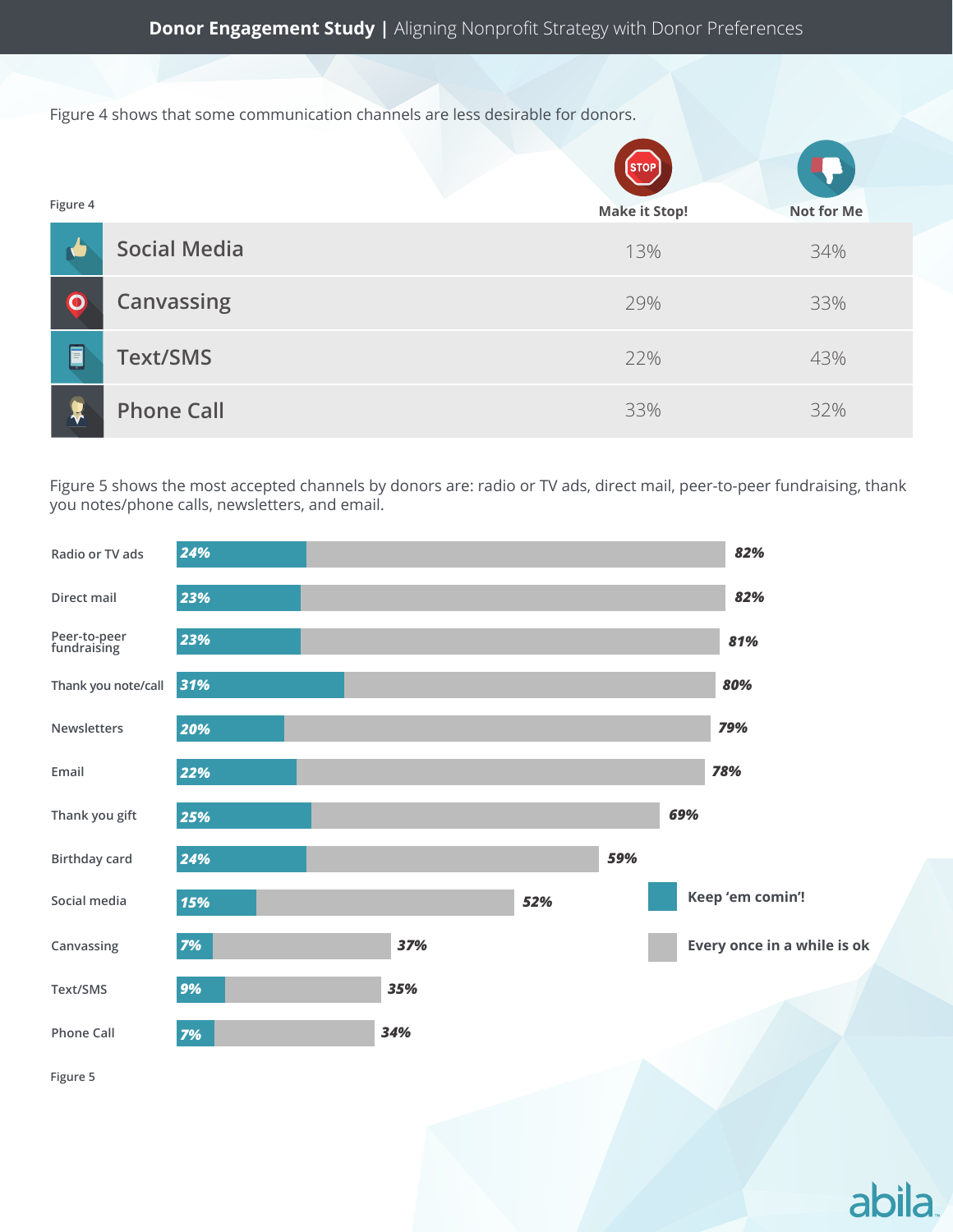Figure 6 shows that there are generational differences, as well, when it comes to different channels of engagement. Younger generations are much more open to multiple engagement channels. Older generations are much more specific about what works.

**Figure 6: Combined "Keep 'em comin'!" + "Every once in a while is ok"**

|                          | Millennials | Gen Xers | <b>Boomers</b> | Matures |
|--------------------------|-------------|----------|----------------|---------|
| Radio or TV Ads          | 85%         | 87%      | 79%            | 74%     |
| Direct mail              | 84%         | 84%      | 80%            | 79%     |
| Peer-to-peer fundraising | 87%         | 87%      | 77%            | 63%     |
| Thank you note/call      | 81%         | 84%      | 77%            | 70%     |
| Newsletters              | 77%         | 82%      | 80%            | 75%     |
| Email                    | 84%         | 82%      | 74%            | 69%     |
| Thank you gift           | 78%         | 75%      | 63%            | 48%     |
| Birthday card            | 76%         | 67%      | 49%            | 36%     |
| Social media             | 72%         | 66%      | 38%            | 21%     |
| Canvassing               | 52%         | 42%      | 30%            | 20%     |
| Text/SMS                 | 55%         | 42%      | 24%            | 9%      |
| Phone call               | 44%         | 37%      | 29%            | 22%     |

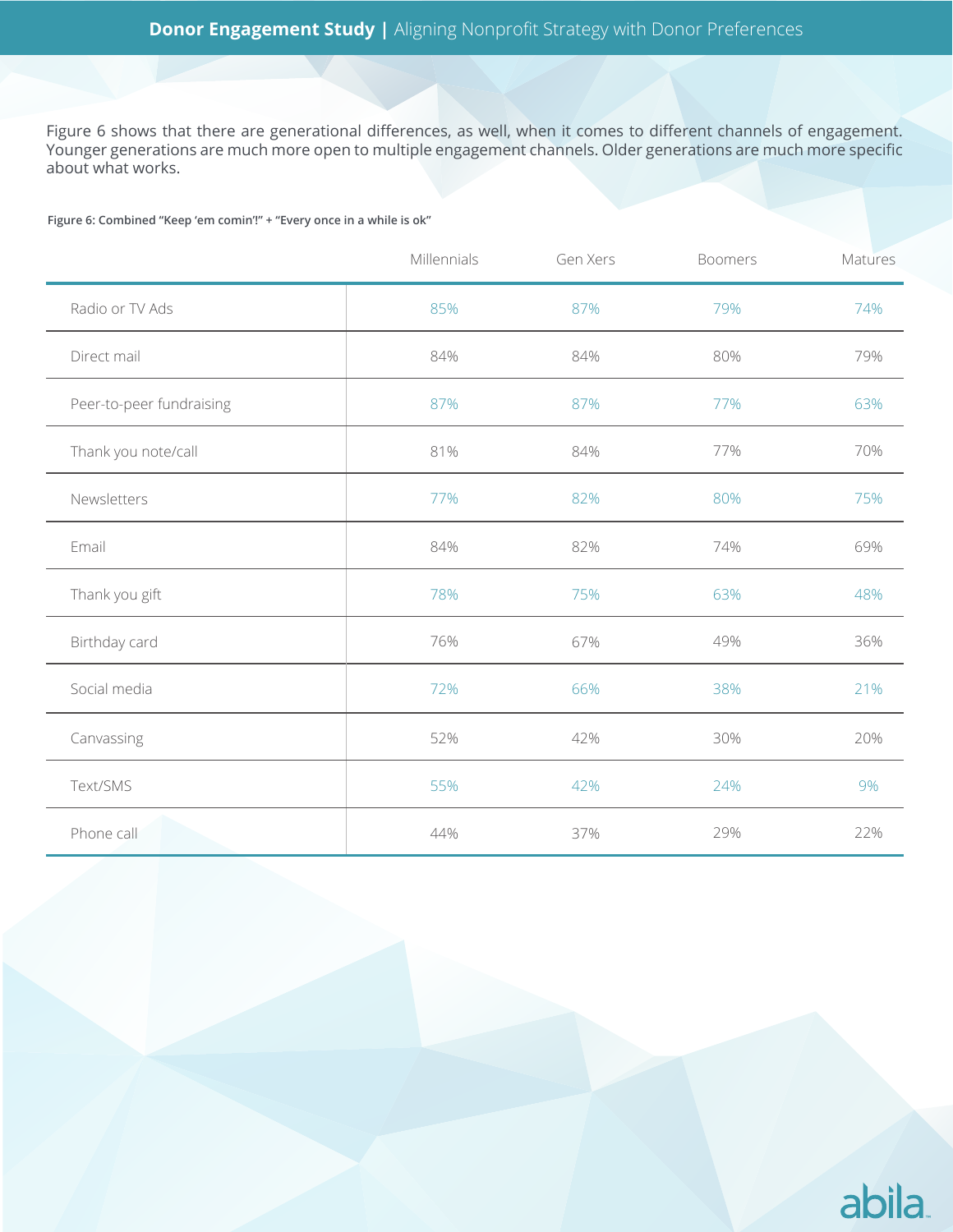Major donors (defined here as giving more than \$500 total in a year) are also pretty specific about what works and what doesn't. This group is most sensitive to being over-communicated with via phone, while most are open to newsletters and emails. Figure 7 shows communication preferences among the higher-dollar givers. In this world of multichannel communications, donors are fine being contacted "some of the time" through many channels.

|                     | Keep 'em comin'! | Every once in a while | Make it stop! | Not for me |
|---------------------|------------------|-----------------------|---------------|------------|
| Direct mail         | 20%              | 64%                   | 8%            | 8%         |
| Email               | 22%              | 61%                   | 12%           | 6%         |
| Newsletter          | 19%              | 65%                   | 8%            | 8%         |
| Thank you note/call | 28%              | 50%                   | 6%            | 15%        |
| Phone               | 6%               | 27%                   | 40%           | 27%        |
| Birthday card       | 17%              | 33%                   | 15%           | 35%        |
| Thank you gift      | 18%              | 42%                   | 14%           | 26%        |

**Figure 7** 

However, by and large, donors prefer to be communicated to only a couple of times per year or a couple of times per quarter, regardless of channel. Anything more starts to be too much for donors. The major areas of misalignment between donors and nonprofits emerge around email, social media, radio/TV, and canvassing. Figure 8 shows the discrepancy between donors and nonprofits by channel.

**Figure 8: Overlap of what donors see as "right amount" and what nonprofits do**

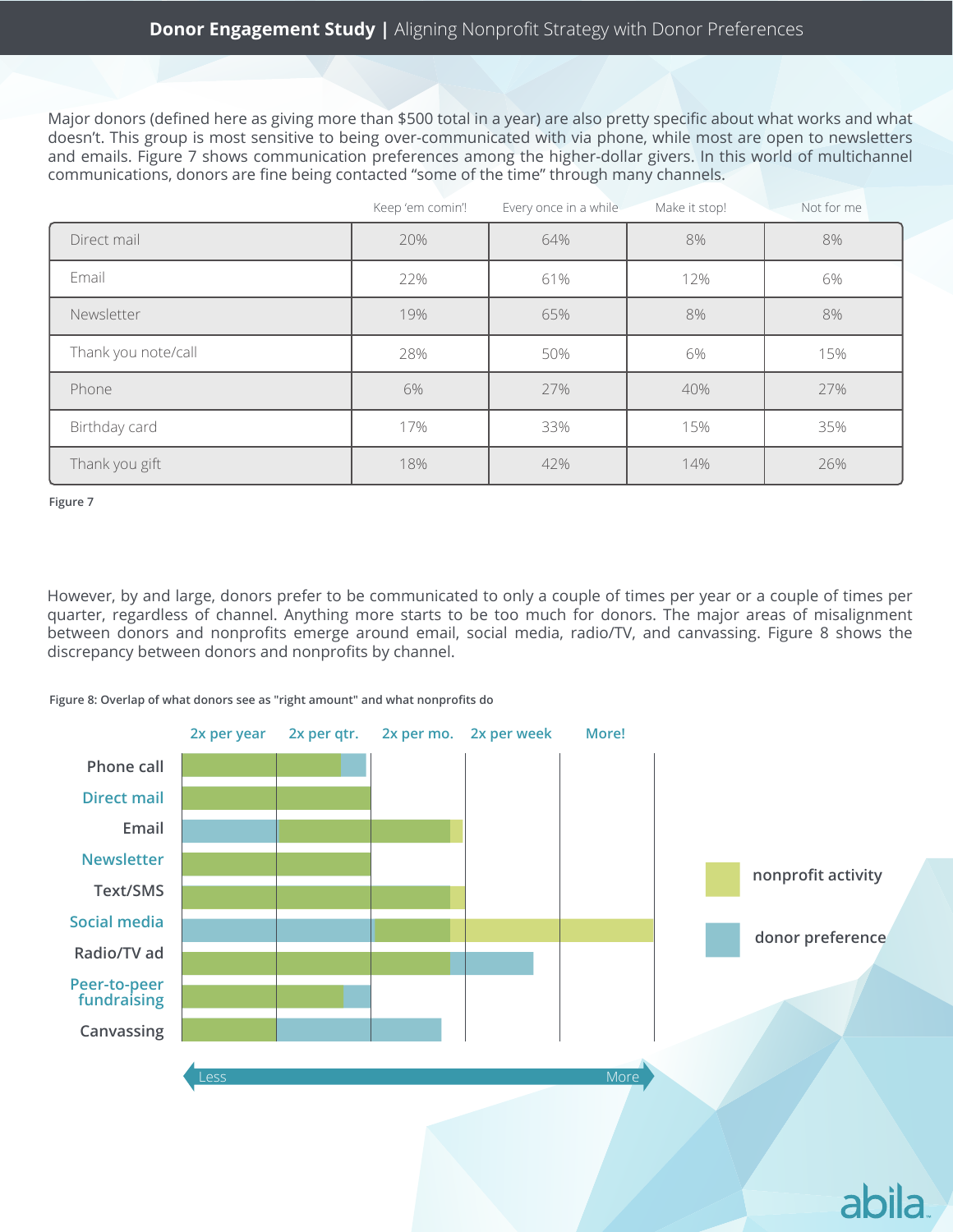### Section 3: Feeling Engaged

### **What makes donors feel involved and engaged?**

Money. Money makes the world go 'round. Or, in this case, it's the act of donating that makes a donor feel the most engaged and involved with an organization. But it's not the only type of action that makes a donor feel engaged. On a sliding scale, donors feel most involved when they provide financial/volunteer support, while channels don't make much of a difference in terms of feeling engaged.

This is not to say that communication doesn't matter and that when and how organizations communicate with donors doesn't matter. The scale simply puts in perspective what behavior most makes a donor feel involved with an organization.

#### **Donors can feel engaged with an organization in multiple ways:**

- **Financial/Volunteer Support**
	- Giving money/making a donation
	- Volunteering
- **Information/Recognition**
	- Hearing personal stories
	- Getting updates about
	- accomplishments
	- Thank you notes/gifts

### **• Participation**

- Advocating for an important issue
- Participating in fun runs and other events
- Wearing shirts/caps/logo wear

**Surprisingly (or perhaps not so), donors feel less engaged around certain activities and channels:** 

abila.

- **Participation**
	- Social functions
	- Networking events
- **Channels**
	- Direct mail
	- Email
	- Website
	- Social media
	- Text/SMS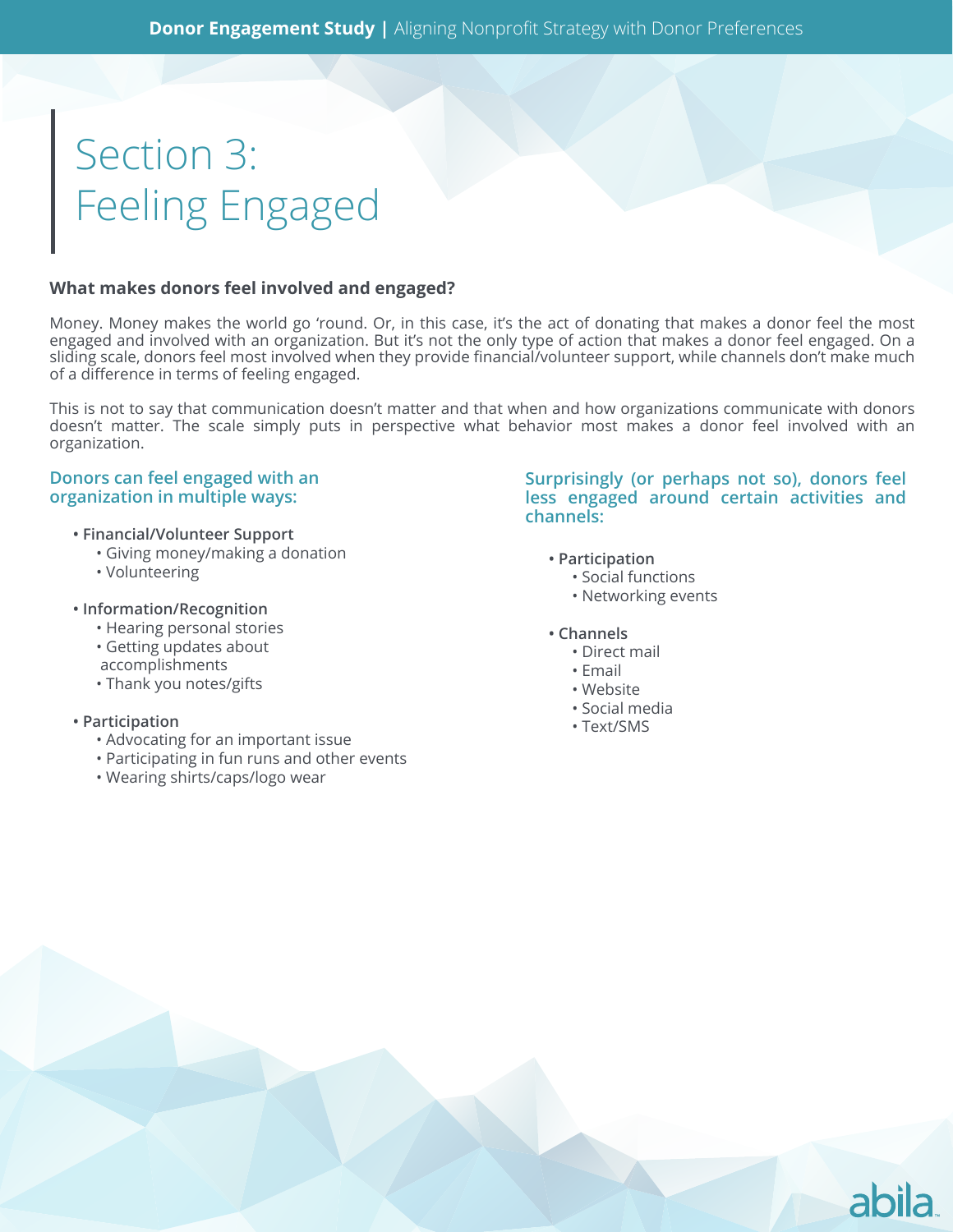One missed opportunity for many nonprofits is the way donors like to be engaged. By and large, organizations offer a variety of ways for donors to engage, from sending a check in the mail to monthly giving to advocacy actions. However, many organizations don't offer donors the option to donate goods and services, show support by buying products, or add a donation at checkout.

Figure 9 shows the scale indicating how donors feel most engaged.



Figure 10 shows an overlay of how donors have engaged in the last month and what engagement options organizations offer.

**Check in the mail Online donation Emails or e-newsletters Follow on social media Volunteering time Volunteering leadership role Monthly giving Gave money in honor or tribute Shared information on social media Fundraising events or fun runs Fundraising for the charity/group Peer-to-peer fundraising Advocacy actions Display support by buying products Donated goods and service Added a donation at checkout**



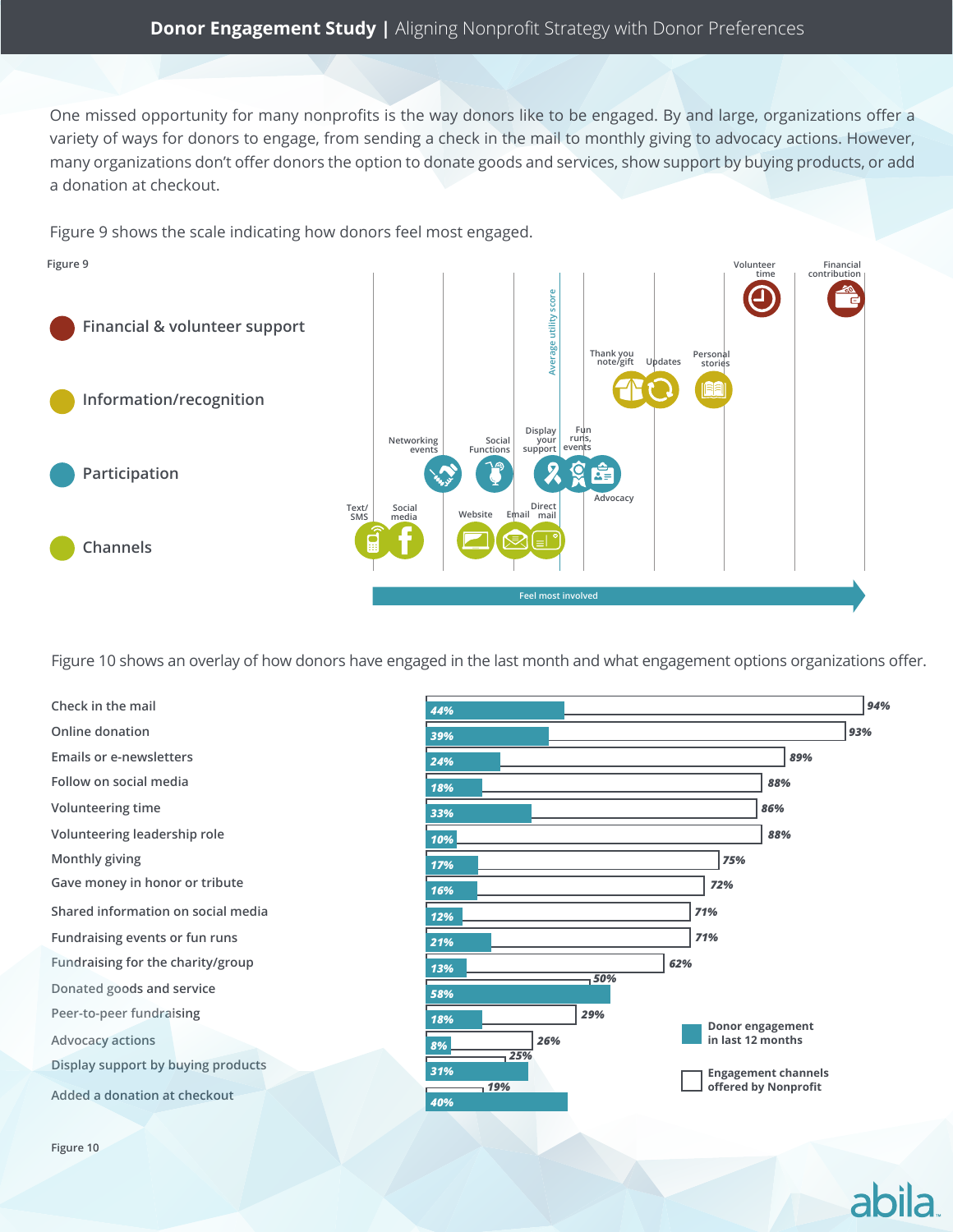### Section 4: Drivers of Donor Engagement

### **Is donor engagement driven by industry practices or true donor preference?**

To extend the "missed opportunity" line of thought at the end of Section 3 (above), the data also show that only 52 percent of donors felt that the organizations they support take their preferences into account when communicating or appealing for donations. Interestingly, only 52 percent of nonprofit professionals believe they're taking donor preference into account when developing strategy and implementing fundraising campaigns.

As showcased in Figure 11, there are multiple ways to target donors – many of which are not being leveraged by nonprofits. Especially age/birth year.

**Figure 11: Do you target the information you send to donors in any of the following ways?**

| <b>Target information by</b> | <b>Always</b> | <b>Sometimes</b> | <b>Total</b> |
|------------------------------|---------------|------------------|--------------|
| <b>Donation amount</b>       | 33%           | 47%              | 80%          |
| <b>Content/interest</b>      | 9%            | 54%              | 63%          |
| <b>Demographics</b>          | 11%           | 43%              | 54%          |
| <b>Channel preference</b>    | 13%           | 40%              | 52%          |
| <b>Acquisition source</b>    | 11%           | 38%              | 49%          |
| Other preferences            | 12%           | 36%              | 48%          |
| Age/birth year               | 3%            | 31%              | 34%          |

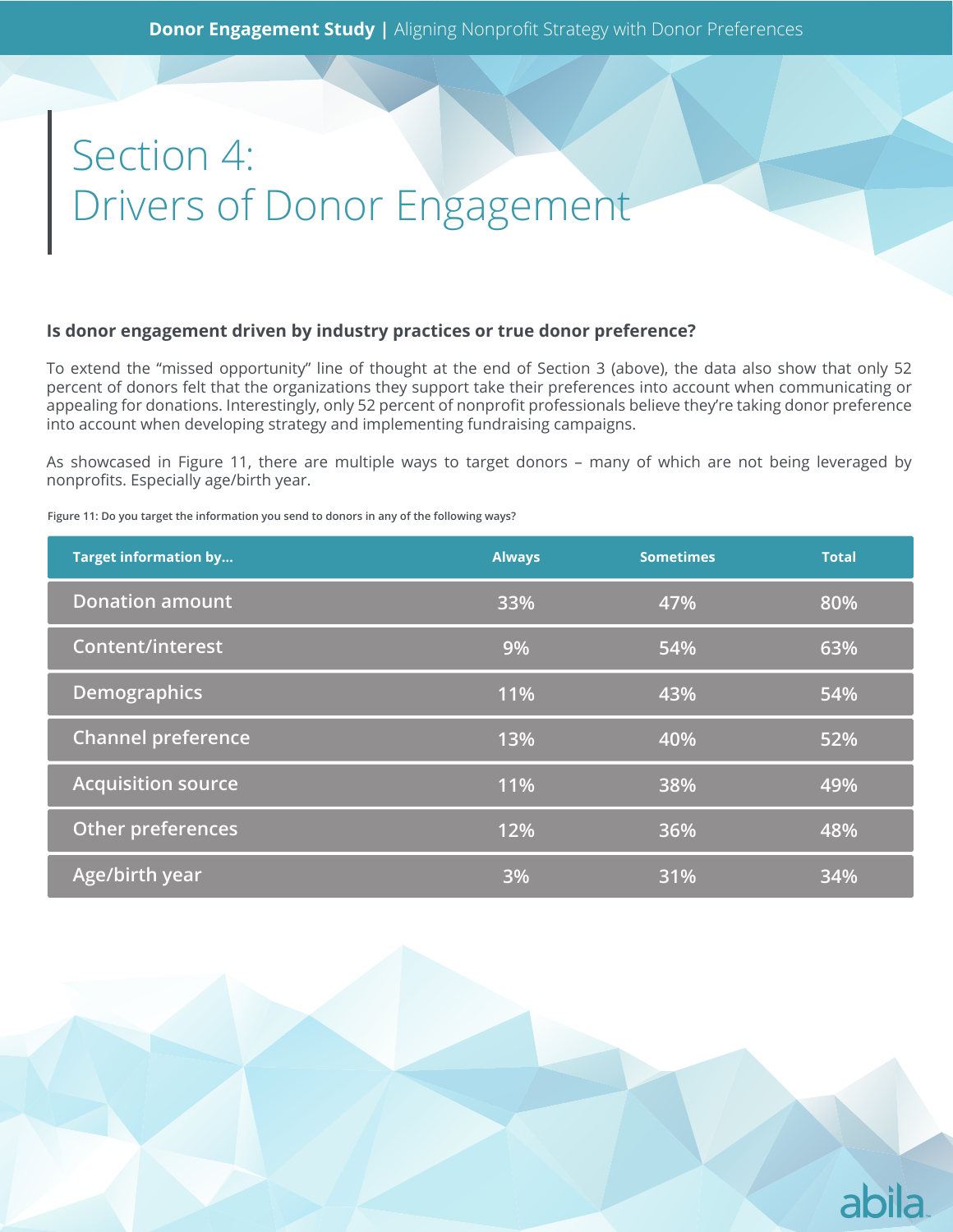### **One Data Point vs. Many Data Points**

Based on the data shown in Figure 11, 80 percent of nonprofits use the amount a donor gives as the primary – and oftentimes the only – data point around which to plan and execute donor communication and fundraising campaigns.

Using one data point to target many donors widens the gap between the donors' expectations and the organization, and creates an environment where organizations rely on the volume of communication to drive conversion and donation rates, rather than targeted communication that can generate a higher return.

Donors are telling organizations their preferences of channel, their interests and content preferences, and even the time of year and type of campaign they prefer to support. Using those multiple data points to target the individual donor will improve the donor experience, increase engagement and retention, and accelerate and increase giving – matching the experience they have with other entities in their daily lives.

### **One data point**



**Many data points**

### Section 5: So, Where Do We Go From Here?

The data show that alignment does exist between donors and nonprofits on a number of fronts, but there are some particular gaps/misalignments that exist between donors and the organizations they support.

First and foremost, organizations need to ensure they are executing well on the basics. Oftentimes, new and interesting ways to engage donors emerge, but if the basics aren't in place there is no solid foundation upon which to build. Additionally, really understanding donor preferences and personalizing the experience for each donor – especially across age groups – is key. Finally, building and delivering the right content at the right time can't be overstated and should be an area where organizations look to invest time and energy.

### abila